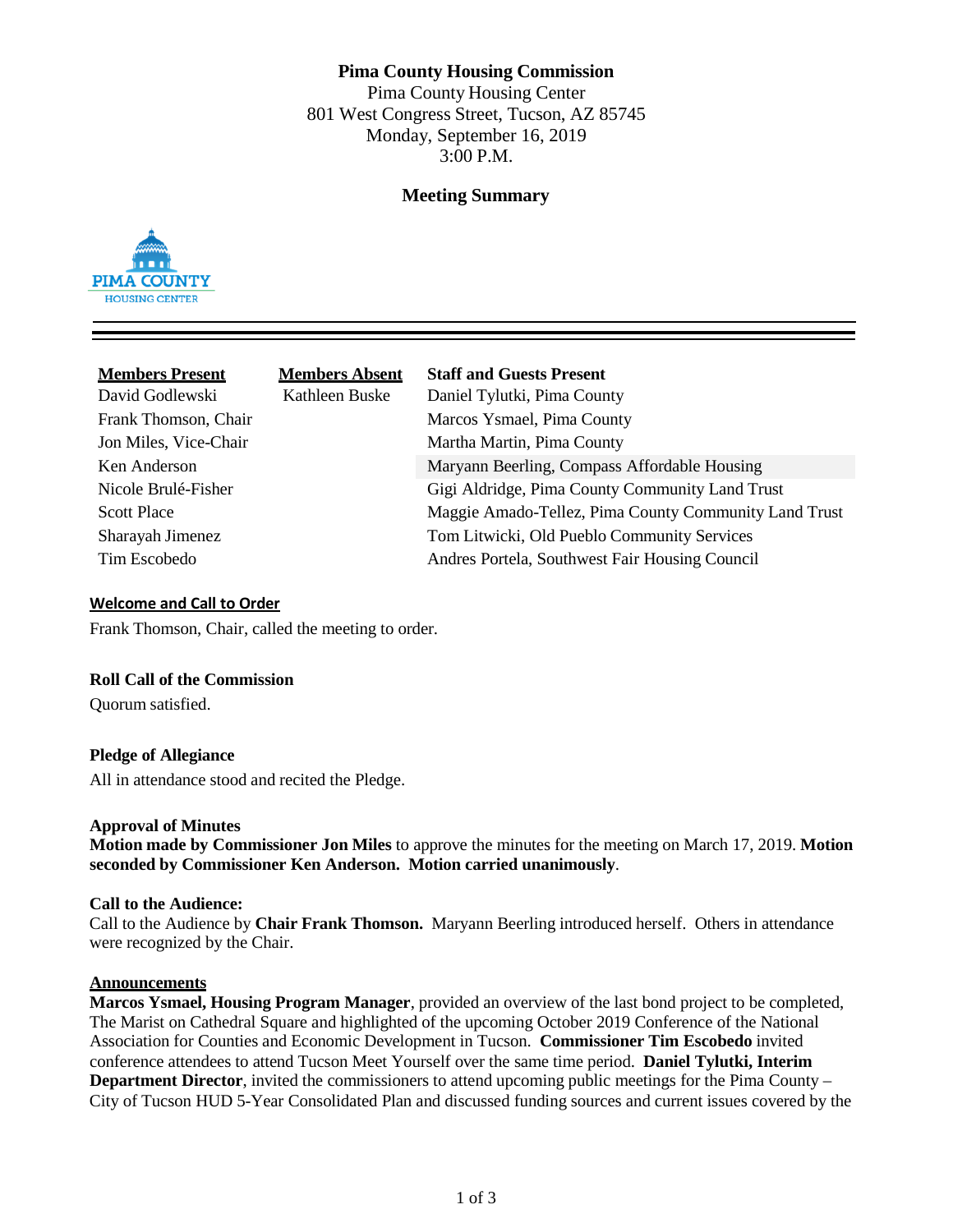# plan. He distributed the meeting flyer and **directed staff to forward the community survey to all Commissioners.**

# **Development Services Updates**

Mark Holden, Pima County Principal Planner did not attend today's meeting. Commissioners and staff discussed pending Arizona State legislation that will mandate counties to offset development fees waived for affordable housing or any other locally approved purposes. Under the current Pima County Roadway Impact Fee Waiver Program for low-income households who seek permits from Pima County to build private, single family homes or to place mobile homes, Pima County has not matched fees. Discontinuation of this program, or revisions to include fee waivers for developers of affordable housing were discussed.

**Commissioners requested** an analysis of the benefits – including the number of stick built and manufactured or mobile homes - from the current Roadway Impact Fee Waiver Program. Current impact fees are over \$6,000 and will increase to over \$9,000 pending Board approval. Staff and Commissioners discussed how the Commission may be the only body of influence to advocate the continuation of impact (or other) fee waivers because the total amount of offset may not be significant. Based on current staff estimates, 19 waivers per year may result in total county mandated offsets under \$200,000 per year with the one-time exception of an additional 11 waivers awarded this year to Habitat for Humanity for a small subdivision.

**Commissioner David Godlewski** said the Arizona State Statute will become effective and Pima County must be compliant by January 1, 2021 and the new impact fees shall be reviewed by the Board of Supervisors in 2020 which allows the Commissioners time to explore options and propose policies for consideration by the Board of Supervisors. The City of Tucson's affordable housing waiver program was discussed and **Commissioner Nicolé Brule Fisher requested staff find out from the City what determined how the city offsets their waivers and how they decided what to offer.** No other local jurisdictions are known to offer waivers.

The Pima County rooftop fee program was discontinued upon the advice of the county attorney's office based on an Arizona Supreme Court decision. Rooftop fees of approximately \$45,000 were collected from developers and will be used by the next eligible multifamily rental project that is approved for county funding under the HOME Program as approved by the Commissioner in 2017 (check date).

# **Staff Reports**

**Marcos Ysmael** provided an overview of the 2004 General Obligation Affordable Housing Bond Program Project Report. All projects are complete with 240 rental and 64 homeownership units occupied. One project awaits development of affordable housing units after weak market conditions forced the original developer to transfer ownership to the City and they plan to release a request for proposals from new developers in the near future.

# **Discussion and possible action**

Pima County will receive a repayment of bond funds from a nonprofit developer, La Frontera whose homeownership project at Sunnyside Pointe has not achieved anticipated demand. **Commissioner Scott Place** asked whether the price point was too high and suggested the developer brief the Housing Commission on what happened. Marcos Ysmael stated lookers at the two model home homes were more interested in renting rather than owning. Rather than seek approval from the commission for a bond contract amendment, they will repay the unused bond funds. This will provide approximately \$200,000 to \$300,000 in new funds for another affordable housing project. The Commissioners will have an opportunity to recommend how these funds will be allocated when they are returned later this year.

**Commissioners Frank Thomson and David Godlewski** presented a number of ideas in support of affordable housing development given the unlikelihood of any future Pima County housing bond issues. **Commissioner Frank Thomson** mentioned the survey by the National Home Builders Association found 80% believe there is an affordable housing crisis in America. What other cities are doing and what Pima County may consider include: Chicago's inclusive zoning, which provides a bonus for density; the Levittown housing developments